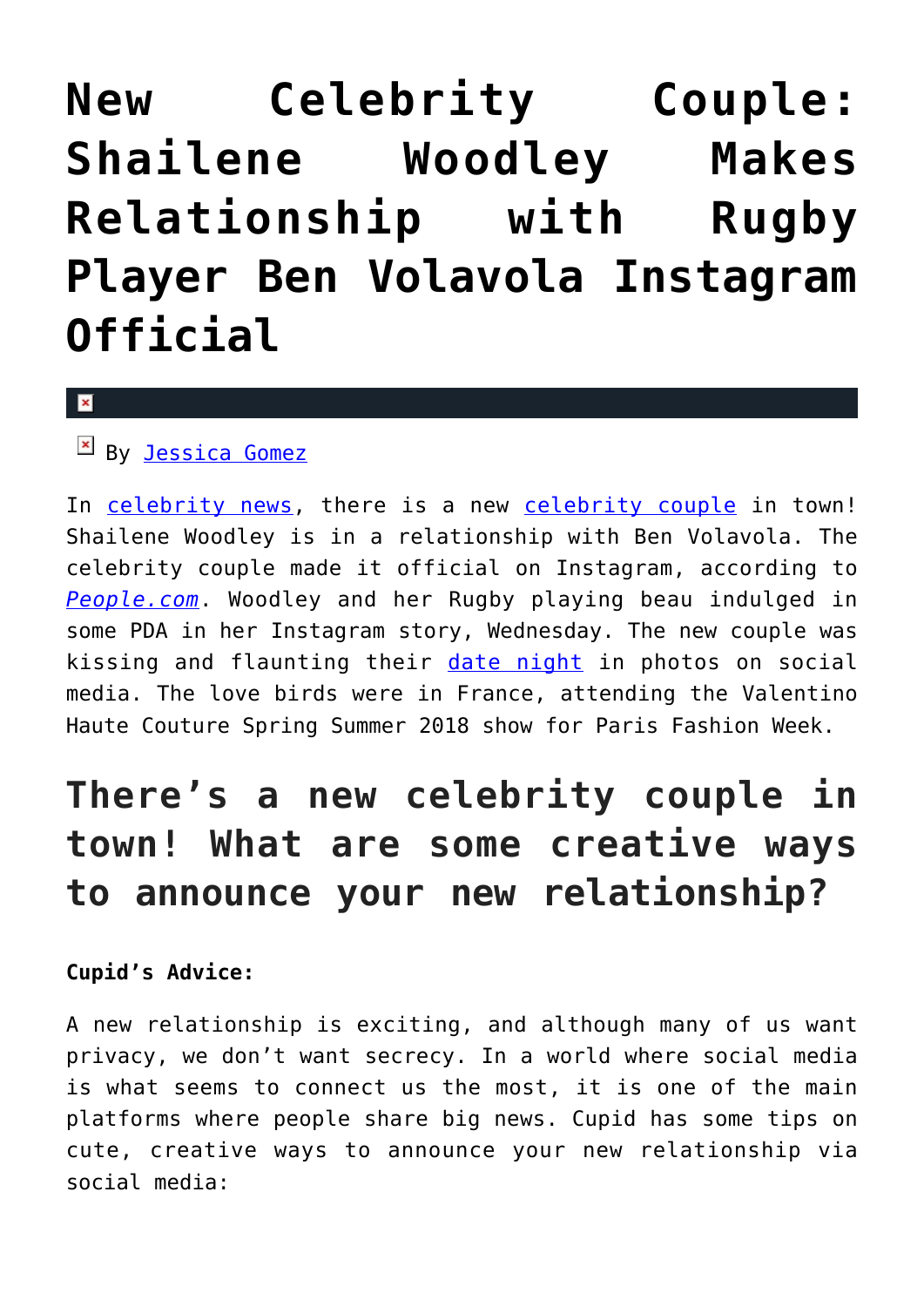**1. PDA post of an awesome date:** Showing some PDA during a creative date with your girl or beau is super cute! And it's a creative way to briefly show the type of couple you are, so pick the right "stage" for your photo. Some fun adorable dates to choose from are: going for a romantic swim or boat ride, camping, a picnic, taking a class together (any kind), a getaway or road trip, and DIY project you are both working on. The list is endless! If the pressure of a photo of you both on a date is a little too much for you, you can also try taking an adorable, endearing photo or a stunning one of you both side by side looking your best — talk about couple goals! [Ariana Grande](http://cupidspulse.com/87704/ariana-grande/) and Mac Miller took the endearing approach, posting a cuddled up photo, while Elon Musk and Amber Heard went for the looking beautiful together.

**Related Link:** [Danica Patrick Confirms She's Dating Aaron](http://cupidspulse.com/122569/danica-patrick-confirms-dating-aaron-rogers/) **[Rogers](http://cupidspulse.com/122569/danica-patrick-confirms-dating-aaron-rogers/)** 

**2. A photo of your other half taken by you:** You can also post a random photo you've taken of your lover for a shocking affect, have your followers like "What?!" Imagine, a random photo of someone else popping up on your news feed, to then realize who it was posted by — Cute. Celebrity couple Zachary Quinto and Miles McMillan took a similar approach when Quinto posted a photo of McMillan staring right at the camera along with a caption on missing him. Adorbs!

**Related Link:** [Olivia Munn Denies She's Dating Chris Pratt &](http://cupidspulse.com/122667/celebrity-dating-olivia-munn-denies-dating-chris-pratt/) [Shares Texts with Anna Faris](http://cupidspulse.com/122667/celebrity-dating-olivia-munn-denies-dating-chris-pratt/)

**3. A discreet photo:** Want to tease? Want to just show you're tied down but don't want to share with who just yet? Share your relationship in a teasing manner then, like [Jennifer](http://cupidspulse.com/86083/jennifer-lopez/) [Lopez](http://cupidspulse.com/86083/jennifer-lopez/) and Alex Rodriguez for example. Jlo shared a photo on Instagram of the couples' sneakers while rumors of them dating were floating around — discreet huh? Other ways to do it are to snap photos of your hands or a photo taken of your back sides, let people guess who you're with, if you're into it.